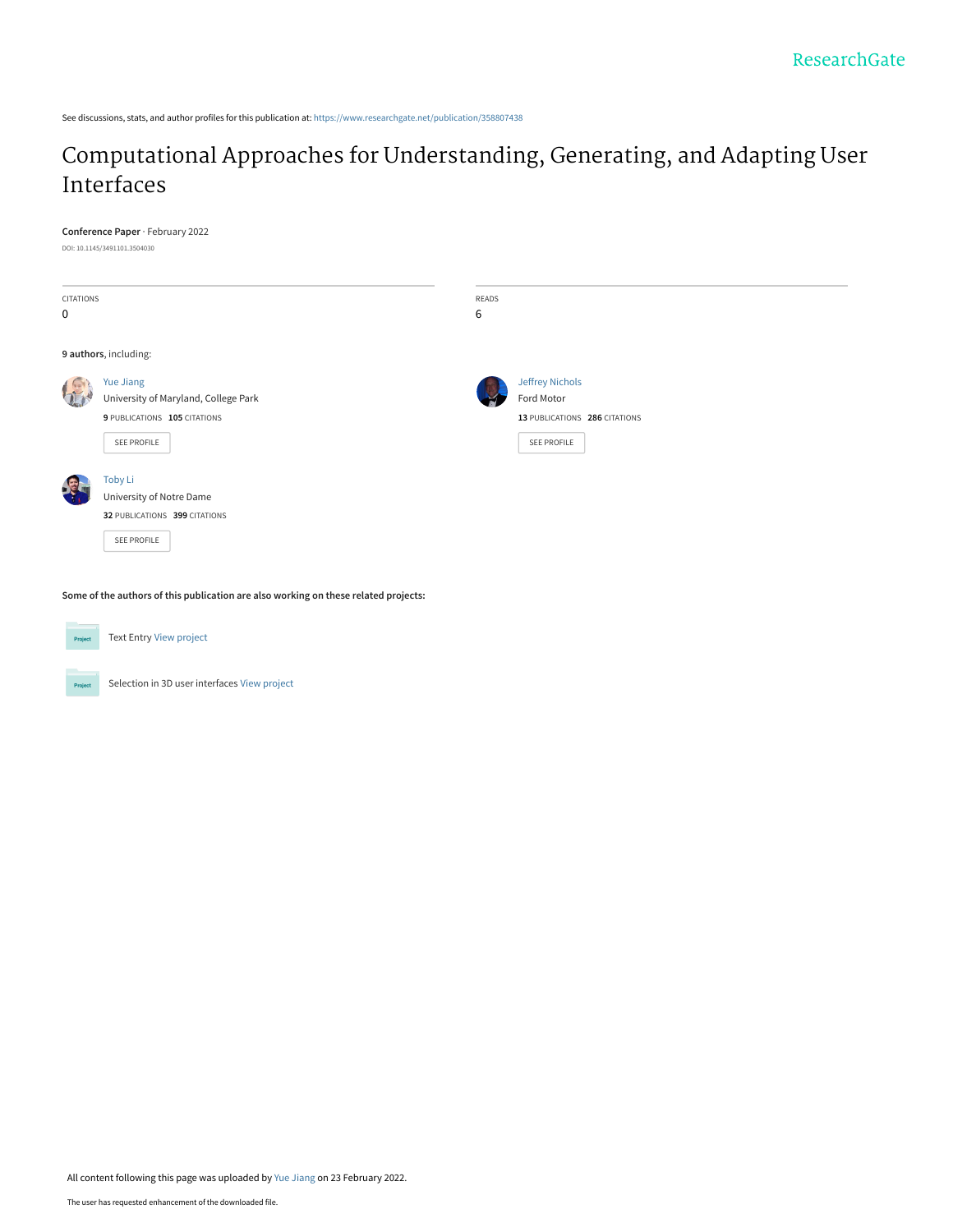# Computational Approaches for Understanding, Generating, and Adapting User Interfaces

Yue Jiang<sup>∗</sup> yuejiang@mpi-inf.mpg.de Max Planck Institute for Informatics Germany

> Wolfgang Stuerzlinger w.s@sfu.ca Simon Fraser University Canada

> > Yang Li liyang@google.com Google Research United States

# ABSTRACT

Computational approaches for user interfaces have been used in adapting interfaces for different modalities, usage scenarios and device form factors, understanding screen semantics for accessibility, task-automation, information extraction, and in assisting interface design. Recent advances in machine learning (ML) have drawn considerable attention across HCI and related fields such as computer vision and natural language processing, leading to new ML-based user interface approaches. Similarly, significant progress has been made with more traditional optimization- and planningbased approaches to accommodate the need for adapting UIs for screens with different sizes, orientations and aspect ratios, and in emerging domains such as VR/AR and 3D interfaces. The proposed workshop seeks to bring together researchers interested in all kinds of computational approaches for user interfaces across different sectors as a community, including those who develop algorithms and models and those who build applications, to discuss common issues including the need for resources, opportunities for new applications, design implications for human-AI interaction in this domain, and practical challenges such as user privacy.

# CCS CONCEPTS

• Human-centered computing  $\rightarrow$  User interface toolkits.

CHI '22 Extended Abstracts, April 29-May 5, 2022, New Orleans, LA, USA

© 2022 Copyright held by the owner/author(s).

ACM ISBN 978-1-4503-9156-6/22/04.

<https://doi.org/10.1145/3491101.3504030>

Yuwen Lu<sup>∗</sup> ylu23@nd.edu University of Notre Dame Notre Dame, United States

Chun Yu chunyu@tsinghua.edu.cn Tsinghua University China

Ranjitha Kumar ranjitha@illinois.edu University of Illinois Urbana-Champaign United States

# **KEYWORDS**

user interfaces, adative interfaces, interface semantics, interface generation, design mining

Jeffrey Nichols jwnichols@apple.com Apple Inc United States

Christof Lutteroth c.lutteroth@bath.ac.uk University of Bath United Kingdom

Toby Jia-Jun Li toby.j.li@nd.edu University of Notre Dame Notre Dame, United States

#### ACM Reference Format:

Yue Jiang, Yuwen Lu, Jeffrey Nichols, Wolfgang Stuerzlinger, Chun Yu, Christof Lutteroth, Yang Li, Ranjitha Kumar, and Toby Jia-Jun Li. 2022. Computational Approaches for Understanding, Generating, and Adapting User Interfaces. In CHI Conference on Human Factors in Computing Systems Extended Abstracts (CHI '22 Extended Abstracts), April 29-May 5, 2022, New Orleans, LA, USA. ACM, New York, NY, USA, [6](#page-6-0) pages. [https://doi.org/10.](https://doi.org/10.1145/3491101.3504030) [1145/3491101.3504030](https://doi.org/10.1145/3491101.3504030)

#### 1 OVERVIEW

The use of computational approaches for understanding, generating, and adapting user interfaces has been an important long-time research topic in the CHI community [\[3,](#page-5-0) [33,](#page-6-1) [35\]](#page-6-2). In recent years, the need for adapting interfaces to support different modalities, usage scenarios, and form factors of devices [\[7,](#page-5-1) [12,](#page-5-2) [31,](#page-6-3) [32\]](#page-6-4), the goal of understanding screen semantics for accessibility purposes [\[23,](#page-6-5) [36\]](#page-6-6), the use of graphical interfaces as a resource for understanding their underlying tasks [\[19,](#page-5-3) [21,](#page-6-7) [22\]](#page-6-8), the computational generative approach for assisting the design of user interfaces [\[9,](#page-5-4) [14\]](#page-5-5), and the popularity of intelligent interface agents that understand and manipulate user interfaces based on users' behaviors [\[16,](#page-5-6) [29\]](#page-6-9) have significantly expanded the horizon of this area, opening up new research opportunities while drawing significant attention and community interest to this topic.

Besides long-standing optimization-based (e.g., [\[7,](#page-5-1) [11](#page-5-7)[–13\]](#page-5-8)) and decision-tree-based (e.g., [\[26\]](#page-6-10)) approaches that generate and adapt user interfaces to meet constraints, the availability of large user interface datasets such as RICO [\[4\]](#page-5-9) also enabled a stream of work on data-driven learning-based approaches (e.g., [\[19,](#page-5-3) [34,](#page-6-11) [36\]](#page-6-6)). As a result, this research topic has become increasingly interdisciplinary with participation and contribution from researchers in ML, Computer Vision, and Natural Language Processing. Furthermore, with

<sup>∗</sup>Contributed equally.

Permission to make digital or hard copies of part or all of this work for personal or classroom use is granted without fee provided that copies are not made or distributed for profit or commercial advantage and that copies bear this notice and the full citation on the first page. Copyrights for third-party components of this work must be honored. For all other uses, contact the owner/author(s).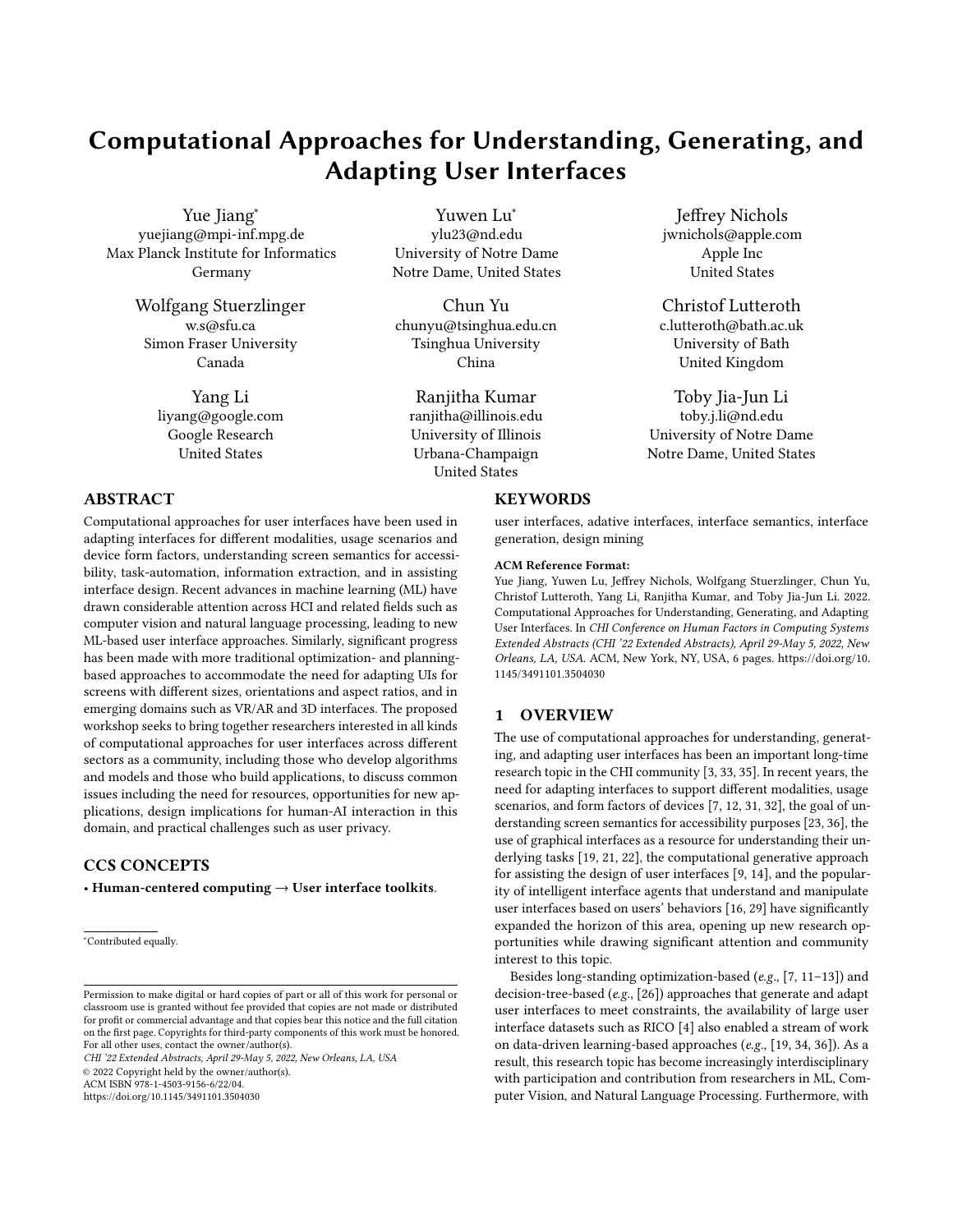the improving capability in understanding interface semantics at scale and generating interface designs, we are also seeing increased interest in this topic from the broader CHI community.

In this one-day workshop, we seek to bring together researchers from different sub-disciplines of HCI, across the intersections of HCI and related fields (e.g., ML, CV, NLP), at different stages of the pipeline from developing algorithms and models to developing applications, and across the industry-academia boundaries, to discuss the challenges and opportunities in computational approaches for understanding, generating, and adapting user interfaces. In particular, we plan to use the following guiding questions as sources of inspiration for initiating discussion:

- Resources: We have observed the impact of large data sets (e.g., RICO [\[4\]](#page-5-9)) on the advancement of research on this topic. What other resources can be useful for research in this domain? How should we approach pursuing such resources as a community?
- Applications: What new or improved applications can be enabled with the advances in computational approaches in user interfaces? What methods are useful for design, prototype, evaluate, and deploy such applications?
- Role of Human: What roles should human users play in applications that use computational interface approaches? How can we adapt existing principles, guidelines, and heuristics in human-AI interaction in this domain?
- Practical Challenges: Many practical challenges in e.g., user privacy, legal implications, and data cleaning have been identified in past work in this area. What are some useful strategies to address these challenges?

# 2 BACKGROUND

#### 2.1 Optimization-based Approaches

A stream of research in this area is optimization-based and focuses on GUI adaptation and customization to improve the user experience for different screen sizes and user requirements. To meet screen-size constraints, optimization-based systems automatically generate user interfaces by applying alternative widgets or alternative groupings (e.g., SUPPLE [\[7\]](#page-5-1)), optimizing layout parameters (e.g., Arnauld [\[6\]](#page-5-10)), or introducing disjunctive constraints (e.g., ORC Layout [\[11\]](#page-5-7)). These systems were also used to enable personalization to adapt to the needs of users and customize interfaces for people with disabilities [\[8\]](#page-5-11). With efficient layout solvers (e.g., Cassowary [\[1\]](#page-5-12), ORCSolver [\[13\]](#page-5-8)), these approaches can generate adaptive user interfaces in real time at the time of interaction.

Generating adaptive interfaces is a long-standing problem. It is still challenging due to the increasing diversity of both devices and user needs. It is time-consuming and tedious for GUI designers to design different layouts for different devices potentially with different orientations. Thus, it would be useful to have efficient ways to design adaptive GUIs being able to apply to screens with different sizes, orientations, and aspect ratios. On the other hand, GUI users prefer to have personalized layout and content on their own devices. To better understand and customize user interfaces, reverse engineering has been used as a way to perform GUI customization. Prior reverse engineering approaches can identify interface elements and allow the user to add interactive enhancements to a

GUI (e.g., Façades [\[30\]](#page-6-12) and Prefab [\[5\]](#page-5-13)), infer constraints to describe a layout from UI exemplars (e.g., InferUI [\[2\]](#page-5-14)), recover higher-level constraint-based specifications [\[25\]](#page-6-13), enable users to engage with web applications via different input modalities (e.g., Genie [\[31\]](#page-6-3)), generate potential constraint-based layout alternatives (e.g., Scout [\[32\]](#page-6-4)), and enable platform- and framework-independent customization for both GUI layouts and web layouts (e.g., ReverseORC [\[12\]](#page-5-2)). An important objective on this research topic that we wish to discuss in this work is to better understand both the layout structure and the design process of GUI designers, and further develop efficient approaches to design adaptive user interfaces.

#### 2.2 Data-driven learning Approaches

Recently, the data-driven approach has drawn significant attention in the academic community and the industry to understand, generate, and adapt various types of user interfaces. This new wave of research was enabled by the availability of large GUI datasets like Rico [\[4\]](#page-5-9), which includes the visual, textual, structural, and interactive design properties of more than 66k unique UI screens. The data-driven approach has been used in downstream tasks such as similarity-based GUI retrieval [\[4\]](#page-5-9), sketch-based GUI retrieval (e.g., Swire [\[10\]](#page-5-15)), learning design semantics [\[24\]](#page-6-14), generate accessibility metadata [\[36\]](#page-6-6) and creating the semantics representation of GUIs (e.g., Screen2Vec [\[19\]](#page-5-3)). Recent document layout generation research also used deep learning approaches to generate documents and without manually defining constraints and templates (e.g., LayoutGAN [\[15\]](#page-5-16), Neural Design Network [\[14\]](#page-5-5)). In addition, leveraging advances in natural language processing technologies, recent works introduced computational multi-modal interfaces enabling users to add functionalities that support voice input ( $e.g.,$  Geno [\[28\]](#page-6-15)), specify data descriptions verbally (e.g., APPINITE [\[17\]](#page-5-17)), and resolve ambiguities with conversations and demonstrations (e.g., PUMICE [\[20\]](#page-5-18)).

The above line of work not only makes significant research contributions to modelling techniques for GUIs, but it also holds promise for designing and developing future data-driven applications with the new computational methods of GUI modelling and GUI semantics representation. For example, more effective GUI retrieval methods can enable designers to easily search for relevant existing app design interfaces as references for their own work [\[24\]](#page-6-14). Also, GUIs encapsulate rich underlying information of apps beyond graphical elements, e.g., user task structures, constraints, processes, user preferences, and knowledge about app domains [\[18,](#page-5-19) [19\]](#page-5-3). Learning design semantics and generating accessibility metadata can help designers better understand interfaces from a new, non-graphic perspective. Auto-generation of interface layouts reduces the effort required to create multiple alternative interface layouts. This can free designers to focus on more intellectually demanding tasks and enable them to more easily develop parallel designs for testing [\[27\]](#page-6-16). Our workshop would be a great opportunity for researchers working on creating new GUI modelling techniques and those who build applications that benefit from these techniques to collaboratively discuss the potential application opportunities of GUI modelling techniques, and in this process, how to effectively utilize resources and what are potential risks to consider.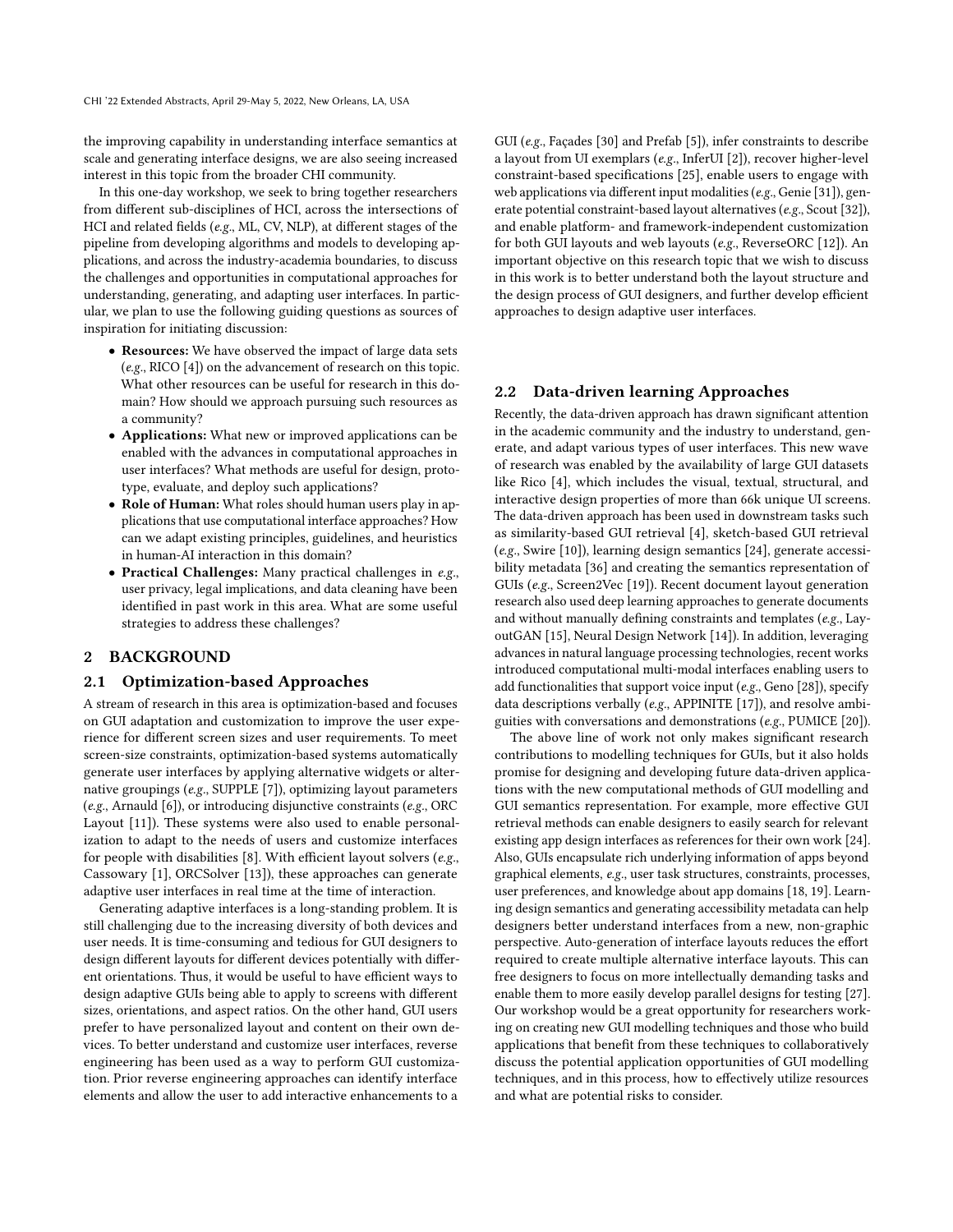# 2.3 Combining the Two Approaches

While data-driven approaches have drawn significant attention in recent years and showed important advantages in many applications compared to optimization-based approaches, data-driven approaches tend to only work well in areas where high-quality domain-specific data is available. Besides, designing GUIs is a stepby-step process. To create better design prototypes, it is important to provide designers with fine-granularity control for their design while providing choices that GUI designers really need to make. Optimization-based approaches can give designers more control over their design, while data-driven approaches are better at generating different final results and suggestions. Our workshop would encourage researchers to think deeply about the strengths and weaknesses of both types of approaches and discuss the potential combination of both.

# 3 THE GOAL OF THE WORKSHOP

The main goal of this workshop is to build a community for those who are interested in developing and using computational approaches for understanding, generating, and adapting GUIs. By connecting those who work on optimization-based and data-driven approaches, those who work on algorithms and applications, those who work only on GUIs and those who work on interfaces that use different or multiple modalities, those in the CHI community and those from adjacent academic communities, academic researchers and industry practitioners, we aim to create a research agenda that maximizes the academic, practical, and social impact our community is able to make.

Through the discussion at the workshop, we hope to address the challenges lying in front of us as a community, e.g., what resources can we benefit most from and potential risks to users' privacy and intellectual property. Through discussions, we expect to bring more attention to relevant work happening at the intersection of HCI and other adjacent disciplines, and outside the CHI community. We hope this workshop can serve as a platform for us to continue growing as a community, as well as attracting more CHI community members that are interested in participating in this area.

#### 4 ORGANIZERS

Yue Jiang is a Ph.D. student in the Department of Visual Computing and Artificial Intelligence supervised by Prof. Christian Theobalt at the Max Planck Institute for Informatics, Germany. Her main research interests are in HCI and Graphics with a focus on adaptive user interfaces and 3D human performance capture. Her recent work with Prof. Wolfgang Stuerzlinger and Prof. Christof Lutteroth focuses on adaptive GUI layout based on OR-Constraints (ORC).

Yuwen Lu is a Ph.D. student in the Department of Computer Science and Engineering at the University of Notre Dame, working on using data-driven approaches for understanding and generating user interfaces to support UX research and design work. Prior to joining Notre Dame, Yuwen received a Master's degree in Human-Computer Interaction from Carnegie Mellon University.

Jeffery Nichols is a Research Scientist in the AI/ML group at Apple working on intelligent user interfaces. Previously he was a Staff Research Scientist at Google working on the open-source Fuchsia operating system. His most important academic contribution recently was the creation of the RICO dataset [\[4\]](#page-5-9). He also worked on the PUC project [\[26\]](#page-6-10), whose primary focus was creating a specification language that can define any device and an automatic user interface generator that can create control panels from this specification language.

Wolfgang Stuerzlinger is a Professor at the School of Interactive Arts + Technology at Simon Fraser University. His work aims to gain a deeper understanding of and to find innovative solutions for real-world problems. Current research projects include better 3D interaction techniques for Virtual and Augmented Reality applications, new human-in-the-loop systems for big data analysis, the characterization of the effects of technology limitations on human performance, investigations of human behaviors with occasionally failing technologies, user interfaces for versions, scenarios, and alternatives, and new Virtual/Augmented Reality hardware and software.

Chun Yu is an Associate Professor at Tsinghua University. He is keen to research computational models and AI algorithms that facilitate the interaction between human and computers. Current research directions include novel sensing and interaction techniques, accessibility and user interface modeling. His research outcome has been integrated into commercial products serving hundreds of millions of users on smart phones, such as a touch sensing algorithm, a software keyboard decoding algorithm, a smart keyboard, and a screen reader for visually impaired people.

Christof Lutteroth is a Reader in the Department of Computer Science at the University of Bath. His main research interests are in HCI with a focus on immersive technology, interaction methods, and user interface design. In particular, he has a long-standing interest in methods for user interface layout. He is the director of the REal and Virtual Environments Augmentation Labs (REVEAL), the HCI research centre at the University of Bath.

Yang Li is a Senior Staff Research Scientist at Google, and an affiliate faculty member at the University of Washington CSE, focusing on the area intersecting AI and HCI. He pioneered on-device interactive ML on Android by developing impactful product features such as next app prediction and Gesture Search. Yang has extensively published in top venues across both the HCI and ML fields, including CHI, UIST, ICML, ACL, EMNLP, CVPR, NeurIPS (NIPS), ICLR, and KDD, and has constantly served as area chairs or senior area (track) chairs across the fields. Yang is also an editor of the upcoming Springer book on "AI for HCI: A Modern Approach", which is the first thorough treatment of the topic.

Ranjitha Kumar is an Associate Professor of Computer Science at the University of Illinois at Urbana-Champaign (UIUC) and the Chief Research Scientist at UserTesting. At UIUC, she runs the Data Driven Design Group, where she and her students leverage data mining and machine learning to address the central challenge of creating good user experiences: tying design decisions to desired outcomes. Her research has won best paper awards/nominations at premier conferences in HCI, and is supported by grants from the NSF, Google, Amazon, and Adobe. She received her BS and PhD from the Computer Science Department at Stanford University, and co-founded Apropose, Inc., a data-driven design startup based on her dissertation work that was backed by Andreessen Horowitz and New Enterprise Associates.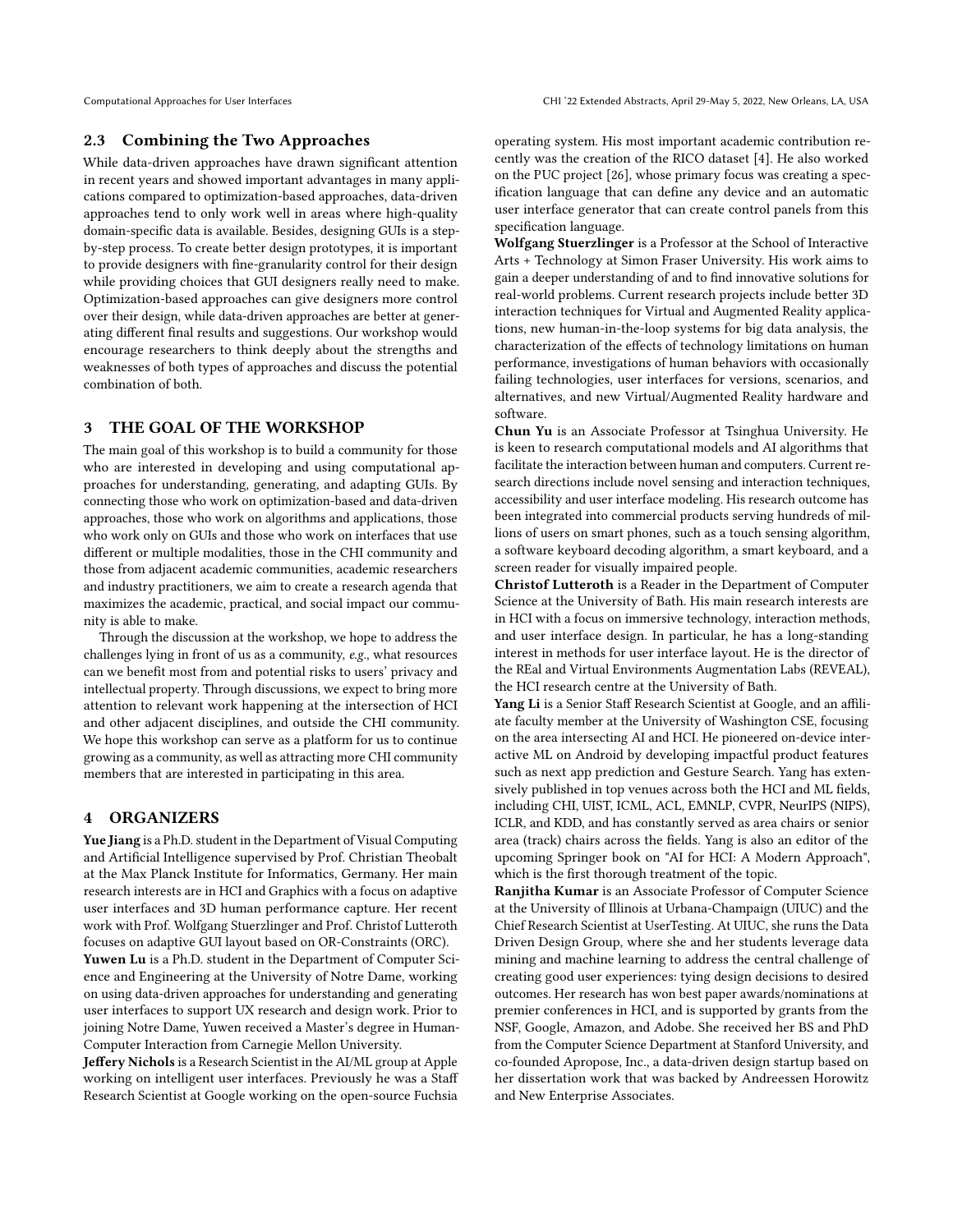Toby Jia-Jun Li is an Assistant Professor in the Department of Computer Science and Engineering at the University of Notre Dame and the Director of the SaNDwich Lab. Toby and his group use human-centered methods to design, build, and study human-AI collaborative systems. In the domain of this workshop, Toby has recently done work in building interactive task learning agents that learn from the user's demonstrations on GUIs and natural language instructions about GUIs [\[16,](#page-5-6) [20\]](#page-5-18), graphs models for representing and grounding natural language instructions about GUIs [\[17\]](#page-5-17), and semantic embedding techniques for modeling GUIs [\[19\]](#page-5-3).

# 5 PRE-WORKSHOP PLANS

#### 5.1 Before the Workshop

We will distribute the Call for Participation through HCI-related emailing lists. We will also advertise the workshop at upcoming HCI conferences, among key research groups, on social media, and through our professional networks.

To help candidates get familiar with the scope and the goals of the workshop, we will create a website to provide information about the workshop, as described in Section [6.1.](#page-4-0)

# 6 WORKSHOP STRUCTURE

The workshop will be a one-day workshop containing approximately 30 participants and the organizers. The workshop will consist of keynote talks, workshop paper presentations, and topic discussions. Each participant will contribute to the workshop with a position paper (4–6 pages in CHI EA format) including the participant's prior research, future plans, insights, or interests in the area. The submissions will be reviewed by the workshop organizers and a program committee. The selection of participants will be based on the quality and novelty of and the insights presented in their submissions. We will also try to balance different workshop topics and criteria to ensure a diverse group of workshop participants.

# <span id="page-4-0"></span>6.1 Workshop Format and Asynchronous Engagement

We expect the workshop to be  $hybrid$  with the majority of participants attending in person. Synchronous remote participation will be available for those who are unable to join us in person. Specifically, all talks will be streamed at the workshop and virtual discussion "breakout rooms" will be created for remote attendees. No special technical capacity will be necessary to support the workshop day beyond the typical equipment (e.g., Wi-Fi, projector, microphone) at a conference center. The organizers can prepare e.g., speakerphones and cameras to support remote participation if needed. Asynchronous engagement with workshop materials will also be supported on the workshop website.

A workshop website will be released upon the acceptance of the workshop. It will list the call of paper of the workshop, the program, the list of organizers and speakers, and the pre-prints of accepted workshop position papers. After the workshop, the website will also host recorded workshop talks (with consents from the authors) with discussion threads for each talk to support asynchronous engagement with workshop materials.

| Time            | Session                                            |  |
|-----------------|----------------------------------------------------|--|
| $9:00 - 9:30$   | Introduction of workshop organizers, participants, |  |
|                 | topics, and goals                                  |  |
| $9:30 - 10:30$  | Keynote 1 by an invited speaker                    |  |
| $10:30 - 11:00$ | Coffee break                                       |  |
| $11:00 - 12:00$ | Paper Presentation (6 papers)                      |  |
| $12:00 - 13:30$ | Lunch                                              |  |
| $13:30 - 14:30$ | Keynote 2 by an invited speaker                    |  |
| $14:30 - 15:30$ | Paper Presentation (6 papers)                      |  |
| $15:30 - 16:00$ | Coffee break                                       |  |
| $16:00 - 17:00$ | Group discussion                                   |  |
| $17:00 - 17:30$ | Discussion group report back, wrap-up              |  |
| 17:30           | Dinner (optional)                                  |  |

Table 1: Tentative agenda of the workshop

The plan for the workshop format and logistics is subject to change depending on the final plan for the CHI conference. If an in-person meeting of the workshop is not feasible due to the development of the pandemic situation or other unexpected circumstances, the workshop will be converted to a fully online event on Zoom. The workshop schedule will be adjusted to be two half-day meetings in order to accommodate attendees from different time zones.

During the workshop, participants will have the opportunity to interact with experts in the fields, and the workshop organizers will provide input into different areas that will be discussed during the workshop. We plan to invite two keynote speakers at the workshop. Each will present a talk in their areas of expertise for 30 minutes, followed by an extensive Q&A and discussion session.

Accepted workshop position papers will be sorted into sessions based on their topics, and each position paper will be presented for 5 minutes.

The participants will form small breakout groups for topic discussion. Several groups will be pre-created by the organizers on each of the key questions of the workshop (e.g., resources, applications, the role of human). The participants may also propose and form new groups as needed. At the end of the workshop, each breakout group will report back their discussion results for the large group to discuss.

#### 7 POST-WORKSHOP PLAN

After the CHI workshop, we plan to produce a report of the workshop outcome. The workshop papers and results will be available on the workshop website prior to and after the workshop, providing opportunities for a larger audience to get familiar with this area. We may seek opportunities for an edited book or a special issue in a selected journal (e.g., ToCHI) where the participants will be encouraged to publish their work.

A central goal of this workshop is community building for researchers and practitioners in this area. After the workshop, we plan to create a platform for community members to continue the discussion and share resources. Potential options may include a periodical email newsletter, a public GitHub repository, or a Slack/Discord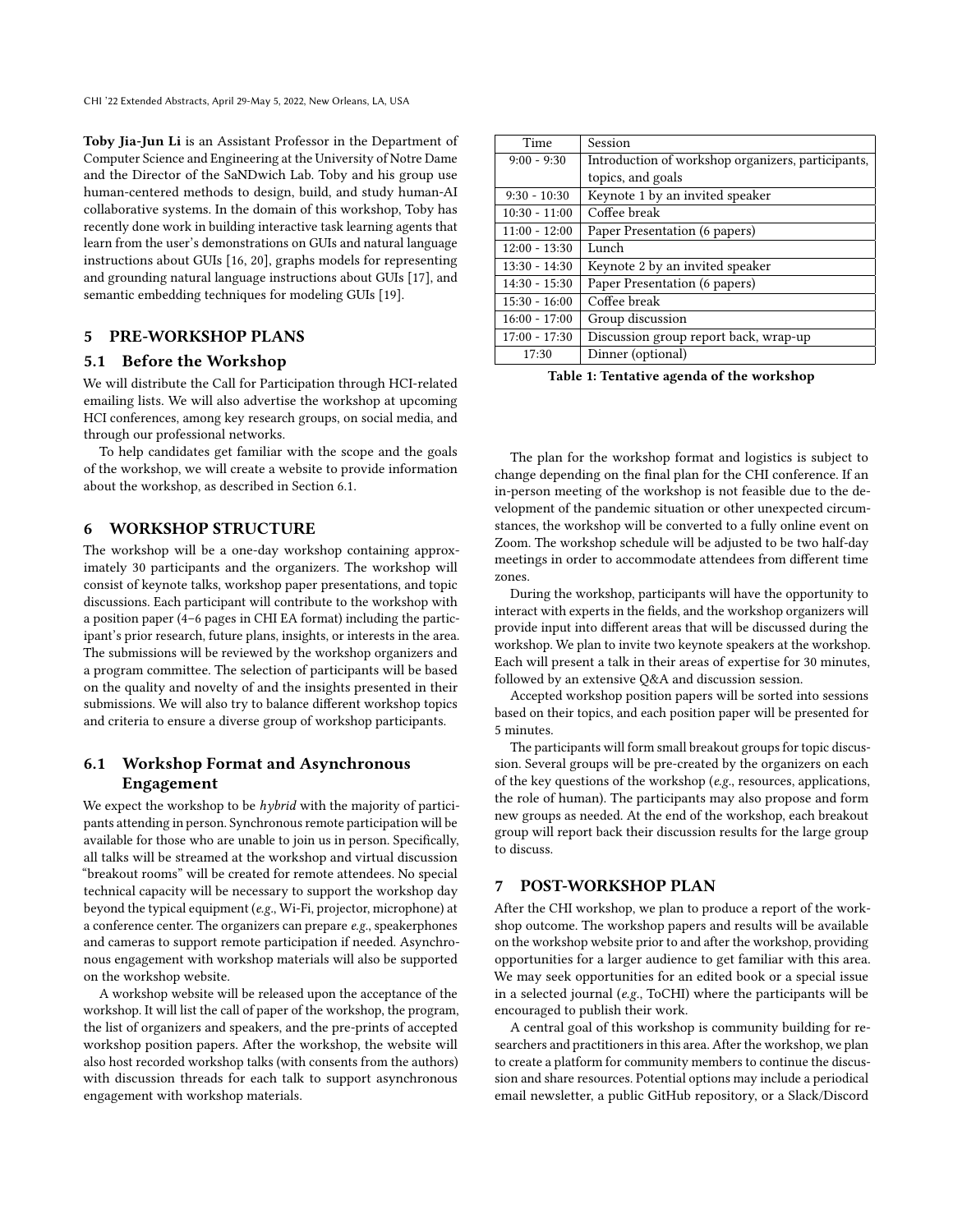Computational Approaches for User Interfaces CHI '22 Extended Abstracts, April 29-May 5, 2022, New Orleans, LA, USA

channel. Participants and organizers will discuss the next steps at the workshop.

# 8 CALL FOR PARTICIPATION

"Computational Approaches for Understanding, Generating, and Adapting User Interfaces" is a workshop at CHI2022. In this oneday workshop, we seek to bring together researchers from different sub-disciplines of HCI, across the intersections between HCI and adjacent fields (e.g., ML, CV, NLP), at different stages of the pipeline from developing algorithms and models to developing applications, and across the industry and academia boundaries to discuss the challenges and opportunities in computational approaches for understanding, generating, and adapting user interfaces.

Researchers and practitioners are invited to submit a 4–6 page (excluding references) position paper in the CHI extended abstract format to participate in the workshop. Submissions can reflect on past work, in-progress projects, present challenges and approaches, identified opportunities, or critical opinions and arguments covering but not limited to the following topics:

- New models, algorithms, and techniques for understanding, generating, and adapting user interfaces.
- Applications, methodology, and theories motivated by the advances in computational approaches for understanding, generating, and adapting user interfaces.
- Practical challenges (e.g., privacy) and resources (e.g., dataset) relevant to the above topics.

The position papers should follow the instruction on the website <https://sites.google.com/nd.edu/computational-uichi2> and be submitted via [user.interface.workshop@gmail.com.](user.interface.workshop@gmail.com) Each submission will be reviewed by the workshop organizers and program committee members and selection will be based on the paper's quality, novelty, and fit of the topic, while aiming for a balance of different perspectives. Accepted papers will be optionally made available at the workshop website (with consent from the authors). At least one author of each accepted position paper must register and attend the workshop and register for at least one day of the conference. The workshop will be in a hybrid structure. We will broadcast the workshop live for remote participants and make the recordings available on the website after the workshop. The authors of each accepted position paper will have about 8 minutes for a live or pre-recorded presentation of their work and an additional 2-minute Q&A.

#### 8.1 Key Dates

- Call for participation released: December 16, 2021
- Position paper submission deadline: February 24, 2022
- Notification of acceptance: March 15, 2022
- Workshop date: April 30 (Saturday) or May 1 (Sunday), 2022

#### REFERENCES

- <span id="page-5-12"></span>[1] Greg J. Badros, Alan Borning, and Peter J. Stuckey. 2001. The Cassowary Linear Arithmetic Constraint Solving Algorithm. ACM Trans. Comput.-Hum. Interact 8, 4 (2001), 267–306.<https://doi.org/10.1145/504704.504705>
- <span id="page-5-14"></span>[2] Pavol Bielik, Marc Fischer, and Martin Vechev. 2018. Robust Relational Layout Synthesis from Examples for Android. Proc. ACM Program. Lang. 2, OOPSLA, Article 156 (Oct. 2018), 29 pages.<https://doi.org/10.1145/3276526>
- <span id="page-5-0"></span>[3] Alan Borning and Robert Duisberg. 1986. Constraint-Based Tools for Building User Interfaces. ACM Trans. Graph. 5, 4 (Oct. 1986), 345–374. [https://doi.org/10.](https://doi.org/10.1145/27623.29354) [1145/27623.29354](https://doi.org/10.1145/27623.29354)
- <span id="page-5-9"></span>[4] Biplab Deka, Zifeng Huang, Chad Franzen, Joshua Hibschman, Daniel Afergan, Yang Li, Jeffrey Nichols, and Ranjitha Kumar. 2017. Rico: A Mobile App Dataset for Building Data-Driven Design Applications. In Proceedings of the 30th Annual ACM Symposium on User Interface Software and Technology (Québec City, QC, Canada) (UIST '17). Association for Computing Machinery, New York, NY, USA, 845–854.<https://doi.org/10.1145/3126594.3126651>
- <span id="page-5-13"></span>[5] Morgan Dixon and James Fogarty. 2010. Prefab: Implementing Advanced Behaviors Using Pixel-Based Reverse Engineering of Interface Structure. In Proceedings of the SIGCHI Conference on Human Factors in Computing Systems (Atlanta, Georgia, USA) (CHI '10). Association for Computing Machinery, New York, NY, USA, 1525–1534.<https://doi.org/10.1145/1753326.1753554>
- <span id="page-5-10"></span>[6] Krzysztof Gajos and Daniel Weld. 2005. Preference Elicitation for Interface Optimization. UIST: Proceedings of the Annual ACM Symposium on User Interface Softaware and Technology, 173–182.<https://doi.org/10.1145/1095034.1095063>
- <span id="page-5-1"></span>[7] Krzysztof Z. Gajos, Daniel S. Weld, and Jacob O. Wobbrock. 2010. Automatically Generating Personalized User Interfaces With Supple, In Proceedings of the 9th International Conference on Intelligent User Interfaces. Artif. Intell 174, 12-13, 910–950.<https://doi.org/10.1016/j.artint.2010.05.005>
- <span id="page-5-11"></span>Krzysztof Z. Gajos, Jacob O. Wobbrock, and Daniel S. Weld. 2008. Improving the Performance of Motor-Impaired Users With Automatically-Generated, Ability-Based Interfaces. In Proceedings of the SIGCHI Conference on Human Factors in Computing Systems (Florence, Italy) (CHI '08). ACM, 1257–1266. [https://doi.org/](https://doi.org/10.1145/1357054.1357250) [10.1145/1357054.1357250](https://doi.org/10.1145/1357054.1357250)
- <span id="page-5-4"></span>[9] Forrest Huang, John F. Canny, and Jeffrey Nichols. 2019. Swire: Sketch-Based User Interface Retrieval. In Proceedings of the 2019 CHI Conference on Human Factors in Computing Systems (Glasgow, Scotland Uk) (CHI '19). Association for Computing Machinery, New York, NY, USA, 1–10.<https://doi.org/10.1145/3290605.3300334>
- <span id="page-5-15"></span>[10] Forrest Huang, John F. Canny, and Jeffrey Nichols. 2019. Swire: Sketch-Based User Interface Retrieval. In Proceedings of the 2019 CHI Conference on Human Factors in Computing Systems (Glasgow, Scotland Uk) (CHI '19). Association for Computing Machinery, New York, NY, USA, 1–10.<https://doi.org/10.1145/3290605.3300334>
- <span id="page-5-7"></span>[11] Yue Jiang, Ruofei Du, Christof Lutteroth, and Wolfgang Stuerzlinger. 2019. ORC Layout: Adaptive GUI Layout with OR-Constraints. In Proceedings of the 2019 CHI Conference on Human Factors in Computing Systems (Glasgow, Scotland Uk) (CHI '19). Association for Computing Machinery, New York, NY, USA, Article 413, 12 pages.<https://doi.org/10.1145/3290605.3300643>
- <span id="page-5-2"></span>[12] Yue Jiang, Wolfgang Stuerzlinger, and Christof Lutteroth. 2021. ReverseORC: Reverse Engineering of Resizable User Interface Layouts with OR-Constraints. In Proceedings of the 2021 CHI Conference on Human Factors in Computing Systems. Association for Computing Machinery, New York, NY, USA, Article 316, 18 pages. <https://doi.org/10.1145/3411764.3445043>
- <span id="page-5-8"></span>[13] Yue Jiang, Wolfgang Stuerzlinger, Matthias Zwicker, and Christof Lutteroth. 2020. ORCSolver: An Efficient Solver for Adaptive GUI Layout with OR-Constraints. In Proceedings of the 2020 CHI Conference on Human Factors in Computing Systems (Honolulu, HI, USA) (CHI '20). Association for Computing Machinery, New York, NY, USA, 1–14.<https://doi.org/10.1145/3313831.3376610>
- <span id="page-5-5"></span>[14] Hsin-Ying Lee, Lu Jiang, Irfan Essa, Phuong B Le, Haifeng Gong, Ming-Hsuan Yang, and Weilong Yang. 2019. Neural Design Network: Graphic Layout Generation with Constraints. arXiv e-prints (2019), arXiv–1912.
- <span id="page-5-16"></span>[15] Jianan Li, Jimei Yang, Aaron Hertzmann, Jianming Zhang, and Tingfa Xu. 2019. Layoutgan: Generating graphic layouts with wireframe discriminators. arXiv preprint arXiv:1901.06767 (2019).
- <span id="page-5-6"></span>[16] Toby Jia-Jun Li, Amos Azaria, and Brad A. Myers. 2017. SUGILITE: Creating Multimodal Smartphone Automation by Demonstration. In Proceedings of the 2017 CHI Conference on Human Factors in Computing Systems (Denver, Colorado, USA) (CHI '17). Association for Computing Machinery, New York, NY, USA, 6038–6049.<https://doi.org/10.1145/3025453.3025483>
- <span id="page-5-17"></span>[17] Toby Jia-Jun Li, Igor Labutov, Xiaohan Nancy Li, Xiaoyi Zhang, Wenze Shi, Wanling Ding, Tom M. Mitchell, and Brad A. Myers. 2018. APPINITE: A Multi-Modal Interface for Specifying Data Descriptions in Programming by Demonstration Using Natural Language Instructions. In 2018 IEEE Symposium on Visual Languages and Human-Centric Computing (VL/HCC). 105–114. <https://doi.org/10.1109/VLHCC.2018.8506506>
- <span id="page-5-19"></span>[18] Toby Jia-Jun Li, Tom Mitchell, and Brad Myers. 2020. Interactive Task Learning from GUI-Grounded Natural Language Instructions and Demonstrations. In Proceedings of the 58th Annual Meeting of the Association for Computational Linguistics: System Demonstrations. Association for Computational Linguistics, Online, 215–223.<https://doi.org/10.18653/v1/2020.acl-demos.25>
- <span id="page-5-3"></span>[19] Toby Jia-Jun Li, Lindsay Popowski, Tom Mitchell, and Brad A Myers. 2021. Screen2Vec: Semantic Embedding of GUI Screens and GUI Components. In Proceedings of the 2021 CHI Conference on Human Factors in Computing Systems (Yokohama, Japan) (CHI '21). Association for Computing Machinery, New York, NY, USA, Article 578, 15 pages.<https://doi.org/10.1145/3411764.3445049>
- <span id="page-5-18"></span>[20] Toby Jia-Jun Li, Marissa Radensky, Justin Jia, Kirielle Singarajah, Tom M. Mitchell, and Brad A. Myers. 2019. PUMICE: A Multi-Modal Agent That Learns Concepts